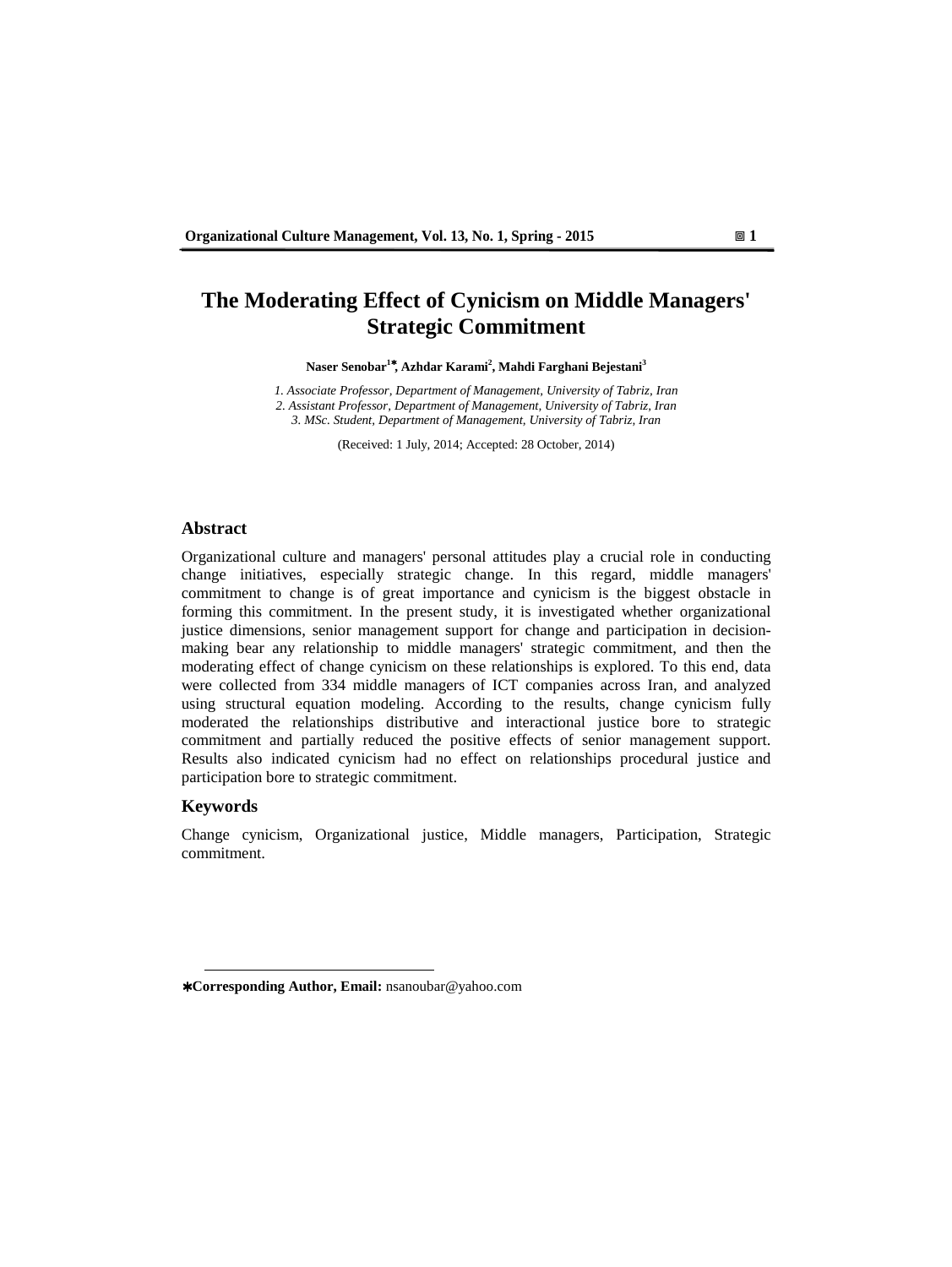# **Designing a Model for Intelligent Development**

**Seyed Mohammd Mahmoudi<sup>1</sup> , Hassan Danaeefard<sup>2</sup>**<sup>∗</sup> **, Ali Naghi Amiri<sup>1</sup> , Gholamreza jandaghi<sup>3</sup> , Azam Babaki Rad<sup>4</sup>**

*1. Associate Professor, Farabi Campus University of Tehran, Iran 2* . *Associate Professor, Tarbiat Moddares University, Tehran, Iran 3. Professor, Farabi Campus University of Tehran, Iran 4* . *PhD. Candidate, Farabi Campus University of Tehran and Instructor Islamic azad university, Mashhad Branch, Mashhad, Iran* 

(Received: 23 July, 2013 ؛Accepted: 22 January, 2014)

### **Abstract**

One challenge face political system is implementation national development. There are various models for national development. Some countries have relied on import model, but other has emphasis on their indigenous, the purpose of this study is designing intelligence development model in Iranian national context. Based on the selected theory building methodology, we have theorized intelligence development, then have verified by expert opinion. The final model consisted of three dimensions: hard, soft and wet. The result is a model which can be categorized in comparison to progress pattern in its instrumental level (national management) and it clarifies development direction in hard, soft and wet dimensions to achieve life quality.

## **Keywords**

 $\overline{a}$ 

Development paradigms, Development schools, Hard dimension, Intelligent development model, Soft dimension, Wet dimension.

<sup>∗</sup> **Corresponding Author, Email:** hdanaee@modares.ac.ir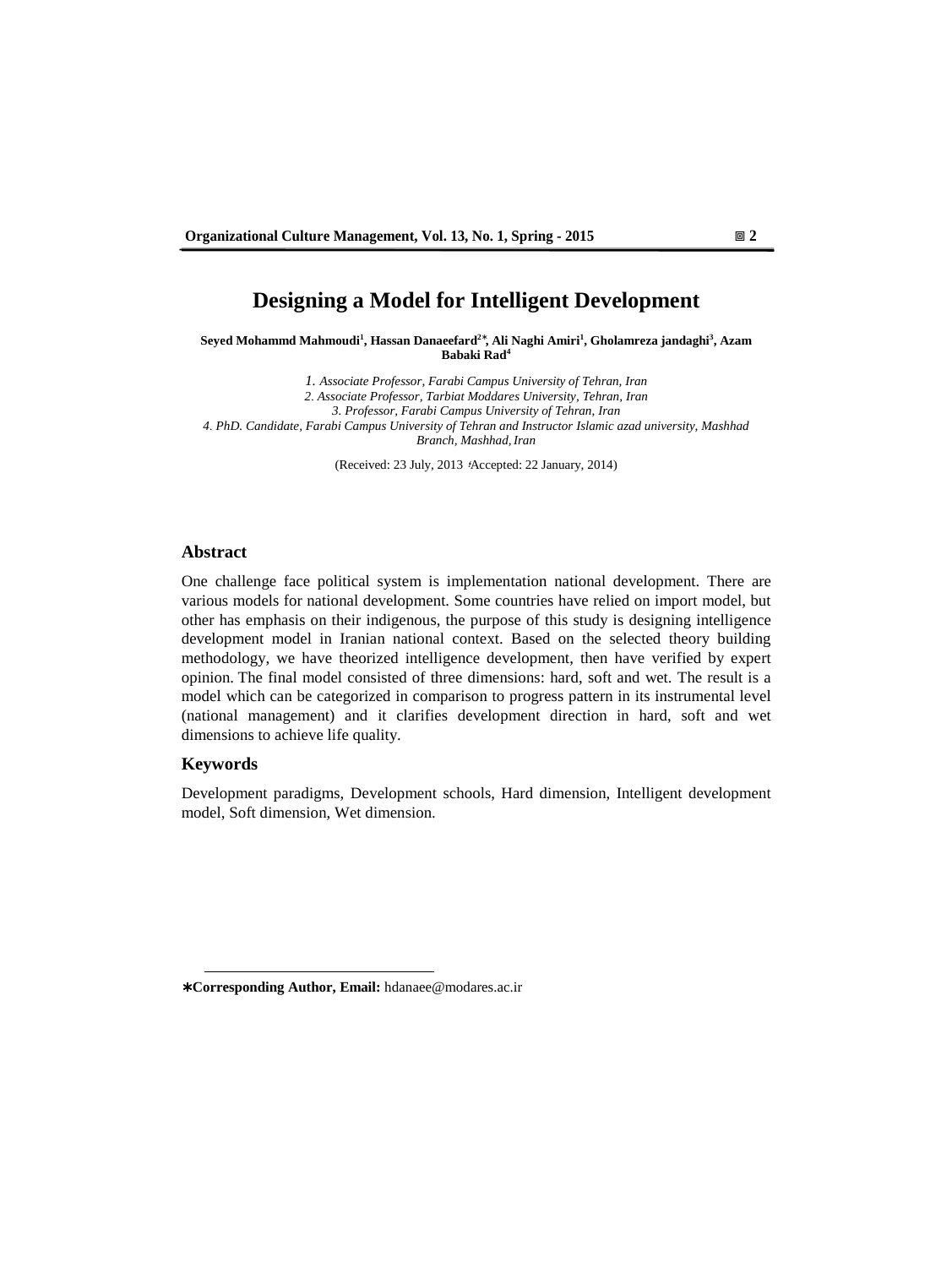# **Designing Interactive Model of Organizational Culture and Organizational Citizenship Behavior and Its Impact on Organizational Effectiveness: Mediating Role of Knowledge Management**

**Davood Feiz<sup>1</sup> , Morteza Akbarzadeh Safui<sup>2</sup>**<sup>∗</sup>**, Somayeh Zangian<sup>3</sup>**

*1. Associate Professor, Business Administration Department, Semnan University, Iran 2. MSc. in Business Administration, Semnan University, Iran 3. Ph.D. Student in International Marketing, Semnan University, Iran*

(Received: 31 May, 2014; Accepted: 30 November, 2014)

### **Abstract**

The present study is going to investigate about the mediating role of knowledge management in the relationship between organizational culture and organizational citizenship behavior with organizational effectiveness. This applied research has a correlational-descriptive aim. The sample included 148 staffs in National Iranian Gas Company who answered a questionnaire its validity and reliability were checked. The research hypothesis was tested using SEM. According to the results, mediating role of knowledge management regarding the relationship between organizational culture and organizational effectiveness, and organizational citizenship behavior with organizational effectiveness was approved. But this role is not so tangible than the direct relationship between these variables. The present study adds some new findings to the knowledge management literature and it emphasizes on the importance of the interactional role of organizational culture, organizational citizenship behavior, and knowledge management in affecting organizational effectiveness.

#### **Keywords**

 $\overline{a}$ 

Knowledge management, Organizational effectiveness, Organizational citizenship behavior, Organizational culture.

<sup>∗</sup> **Corresponding Author, Email:** m\_akbarzadeh651@yahoo.com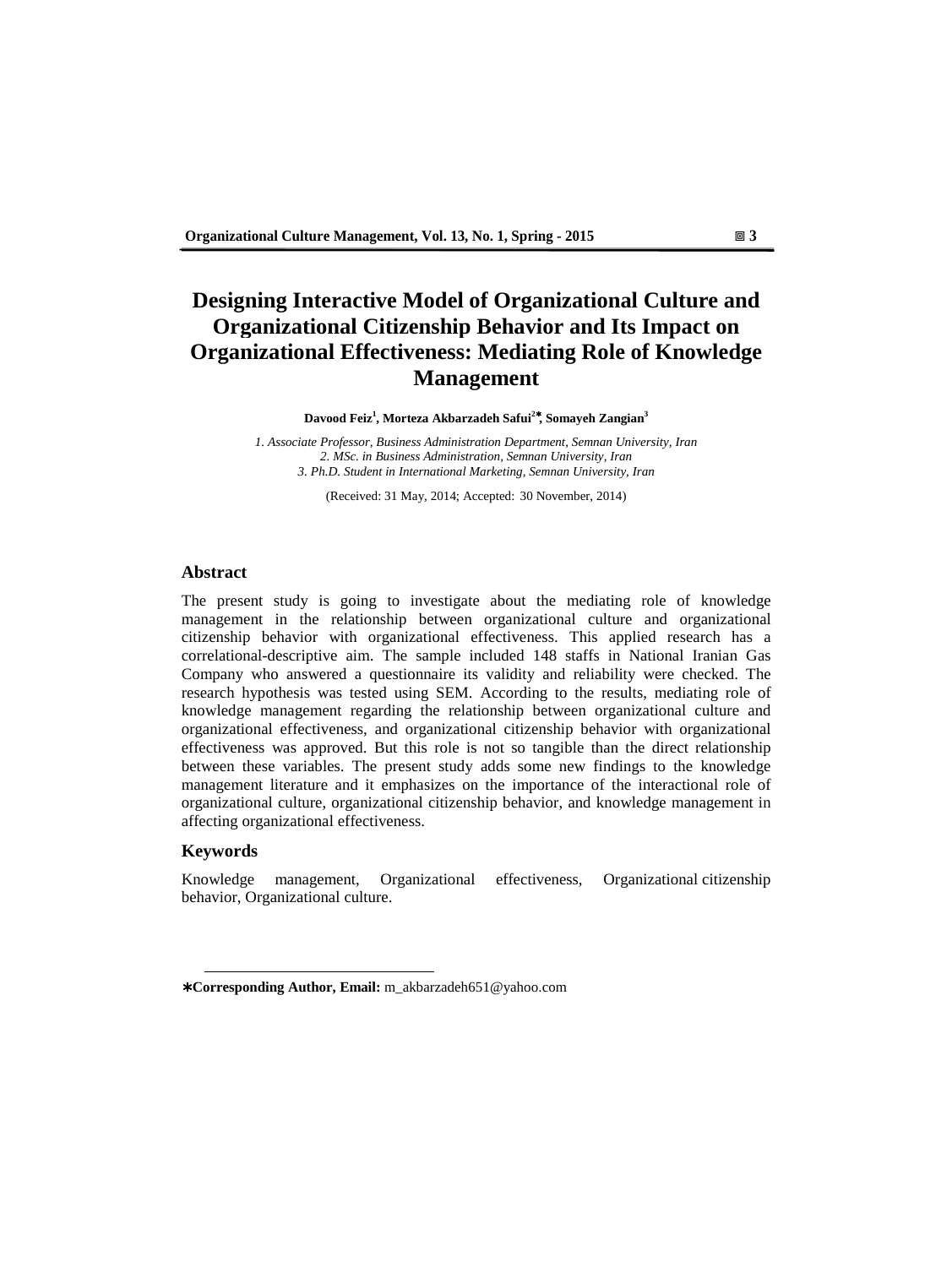# **The Relationships between Power and Dependence in Marketing Channels from Target Perspective: Case of Iran Handmade Carpet Art-Industry**

**Shahriyar Mohsenin<sup>1</sup>**<sup>∗</sup>**, Mohammd Rahim Esfidani<sup>2</sup> , Hamid Reza Hassnzadeh<sup>3</sup> , Hossein Khanifar<sup>4</sup>**

*1. PhD. student, Farabi campus University of Tehran, Iran 2. Assistant Professor, Faculty of Management, University of Tehran, Iran 3. Assistant Professor, Farabi campus, University of Tehran, Iran 4. Professor, Farabi campus University of Tehran, Iran* 

(Received: 15 March, 2014; Accepted: 26 June, 2014)

#### **Abstract**

One of the most important behavioral aspects in relationship among the main members of marketing channel is the issue of power and dependence that here we have looked through the source of power and countervailing power and we have considered Reputation independence, sale and profits and Marketing role dependence. In this research relationship between the two main marketing channel members in handmade carpet art - industry have been studied. In fact the main purpose of this research is the study of the relationship between power and dependence in this channel. Statistical sample of this research consists of 149 workshops that have been chosen randomly through multistage sampling method. The main instruments of gathering information in this research were questionnaire; also Structural equations modeling were used for testing assumption. The result has expressed that countervailing power has an opposite effect on source power and target's sales and profit dependence and source power has a direct effect on marketing role dependence, the capability of replacement of source has an opposite effect on sales and profit dependence and marketing role dependence and direct effect on countervailing power; also marketing role dependence and reputational dependence have direct effects on sales and profit dependence.

#### **Keywords**

 $\overline{a}$ 

Dependence, Handmade Carpet, Marketing channels, Power**.** 

<sup>∗</sup> **Corresponding Author, Email***:* Sh.mohsenin@ut.ac.ir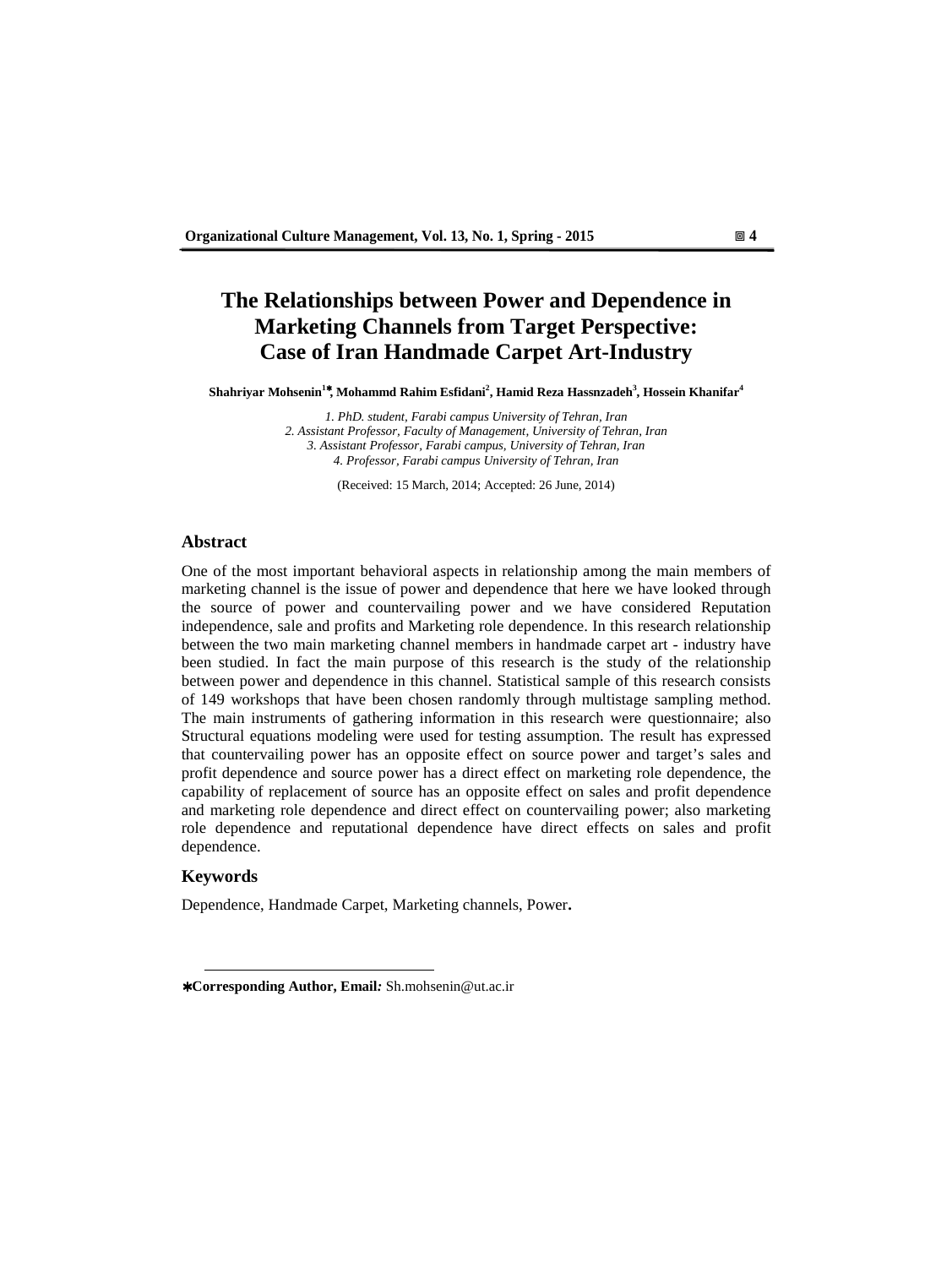## **Investigating the Influence of Board leadership on Director's Strategic Involvement through Team Production Culture**

**Seyed Moslem Alavi<sup>1</sup>**<sup>∗</sup>**, Mahdi Najafi Siahroudi<sup>2</sup>**

1. MSc. Faculty of Management, Payamnoor University, Tehran, Iran *2. MSc. Rahborad Shomal University, Guilan, Iran* 

(Received: 30 January, 2014; Accepted: 5 August, 2014)

#### **Abstract**

Nowadays in consequence of widespread changes of corporate governances, chairman of the board has more real authorities on company decisions and due to his significant role in board leadership, is under the pressure of performance expectations. However, these changers are not made as it deserves in Iran and in spite of various effects of Chairman Leadership on board culture – especially team production culture- and board of director's strategic engagement, it requires more researches. Based on this fact, in this survey, boards of production cooperatives (just active firms) in Rasht city using Questionnaire are studied. Results revealed that the effective leadership of chairman can set an effective culture in which team production is on higher priority and subsequently can influence the strategic involvement of board of directors. On the other hand it is proved that open atmosphere of board meetings; preparedness, creativity and cohesion among directors can mediate the relationship between effective leadership of chairman and strategic involvement of board of directors.

## **Keywords**

 $\overline{a}$ 

Board leadership, Board strategic involvement, Chairman, Team production culture.

<sup>∗</sup> **Corresponding Author, Email:** alavimoslem@gmail.com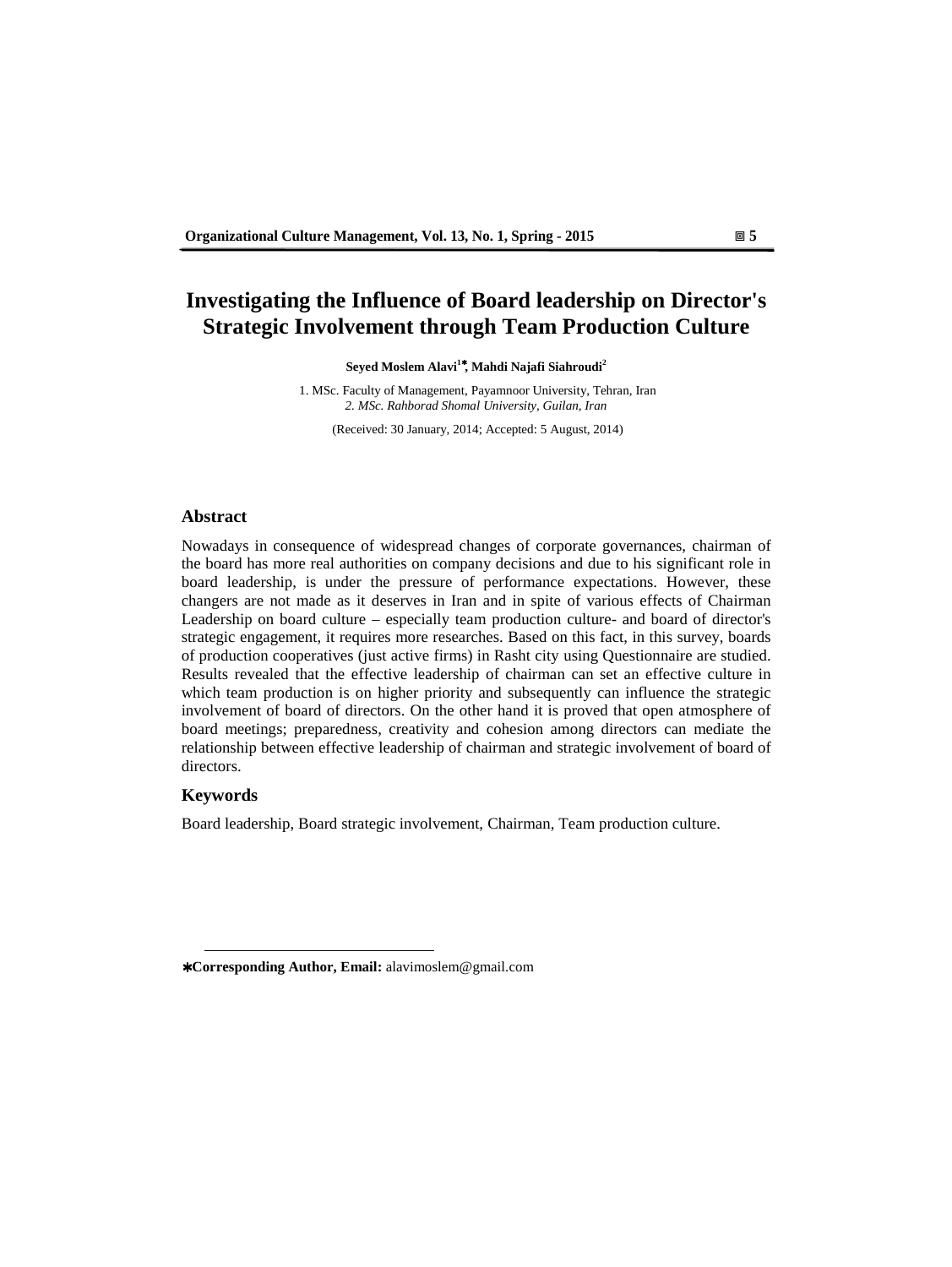# **Investigating the Relationship between Organization Justice and Social Loafing**

**Hossein Damghanian<sup>1</sup>**<sup>∗</sup>**, Seyed Mehdi Mousavi Davoudi<sup>2</sup> , Kiarash Fartash<sup>3</sup>**

*1. Assistant Professor, Faculty of Economics, Management & Administrative Sciences, Semnan University, Iran. 2. Ph.D. Candidate of Human Resource Management, Payam Noor University, Tehran, Iran 3. Ph.D. Candidate of Technology Management, Faculty of Management & Accounting, Allameh Tabatabaei University, Tehran, Iran* 

(Received: 24 February, 2014; Accepted: 1 September, 2014)

#### **Abstract**

The purpose of this research is to investigate the relationship between organization justice & social loafing in Melat bank employees of Mazandaran province. Statistical population includes 1100 personnel of Melat bank in Mazandaran province. According to Krejcie & Morgan (1970) table, the minimum statistical sample of this research should be 285 employees. The sampling method is random systematic, and 292 out of 363 dispersed questionnaires were suitable for further analysis. Analysis was done with structural equation modeling (SEM). Findings show the negative and significant relation between organization justice  $\&$  social loafing. Further, Interactional justice is the most influential dimension of organizational justice that affects social loafing in Melat bank employees of Mazandaran province.

## **Keywords**

 $\overline{a}$ 

Interactional justice, Melat bank, Mazandaran province, Organizational justice, Social loafing.

<sup>∗</sup> **Corresponding Author, Email:** hdamghanian@semnan.ac.ir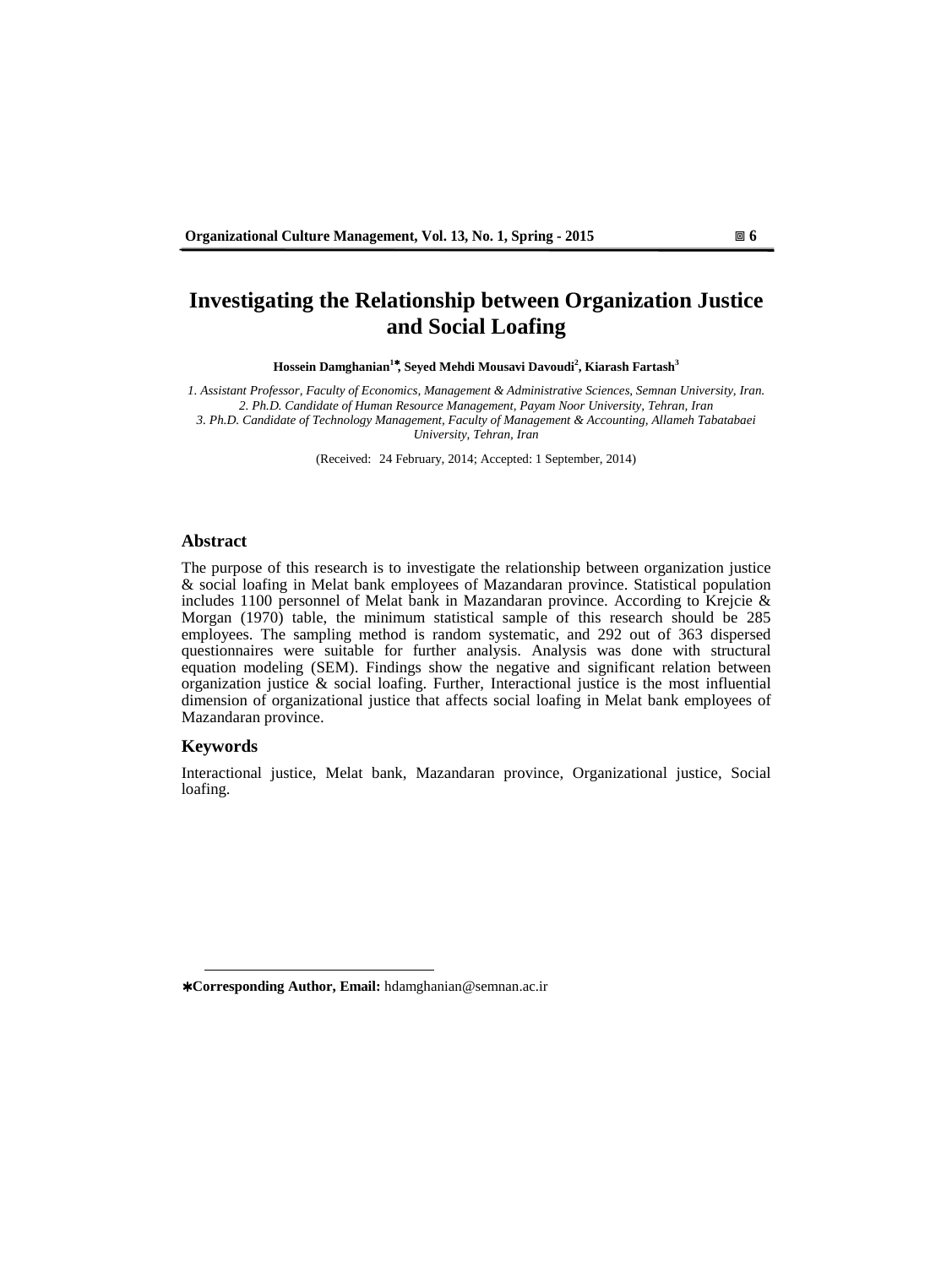# **An Investigation of the Relationship between Work Engagement and Proficiency**

**Mohsen Yaghobi<sup>1</sup>**<sup>∗</sup>**, Noor Mohammad Yaghobi<sup>2</sup>**

*1. MSc. Faculty of Management and Economics, University of Sistan and Baluchestan, Zahedan, Iran 2. Associate Professor, Faculty of Management and Economics, University of Sistan and Baluchestan, Zahedan, Iran* 

(Received: 20 November, 2014; Accepted: 22 January, 2015)

#### **Abstract**

This study used proficiency as an effective personal resource on work engagement according to the job demand-resource model of Bakker and Demerouti (2008). This was a descriptive and cross-sectional survey. The sample includes 395 employees from four public organizations selected randomly. Descriptive statistic was used to examine the demographic variables and Inferential statistical such as independent samples t-test, oneway ANOVA and standard regression was used for hypothesis testing and answering to the research question. The result of Pearson correlation showed a significant association between work engagement and proficiency. Following, to determine how much of the variance of work engagement score could be predicted by proficiency dimensions, standard regression was performed. The results showed that 49.4% of the variance of work engagement was predicted independently by organization member proficiency while team member proficiency and individual task proficiency could not predict work engagement.

## **Keywords**

 $\overline{a}$ 

Organization member proficiency, Proficiency, Work engagement.

<sup>∗</sup> **Corresponding Author, Email:** mohsen.yaeghoubi@gmail.com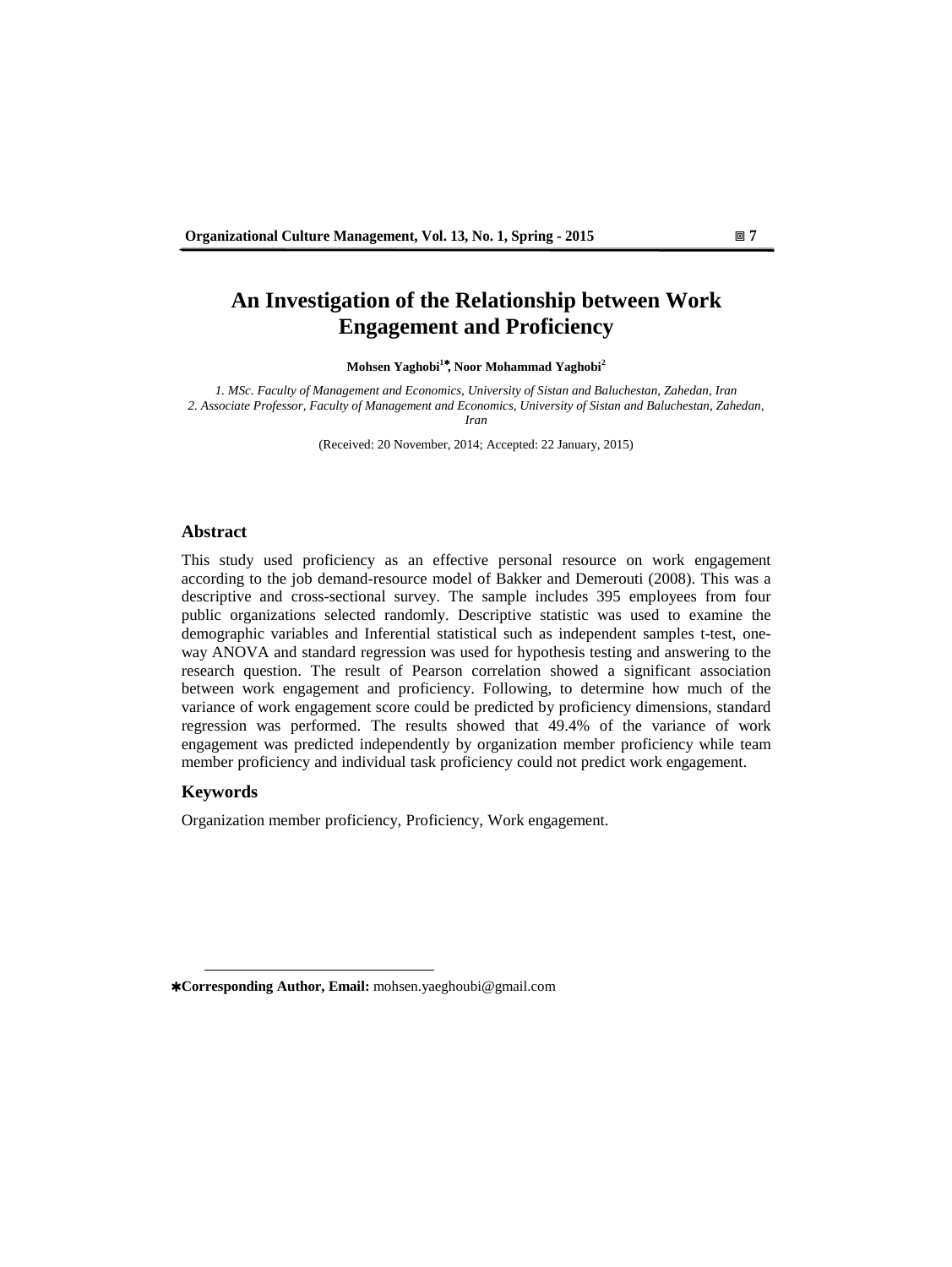# **The Survey on Effective Organizational Factors in Creating Cynicism Case: Staff of Standard Organization in Qom City**

**Jalal Naderi<sup>1</sup> , Naser Jamshidi<sup>2</sup>**<sup>∗</sup>**, Hassan Zarei Matin<sup>3</sup>**

*1. Ph.D. Student, Farabi Campus University of Tehran, Iran 2. Ph.D. Student, Faculty of Management and Accounting, Shahid Beheshti University, Tehran, Iran 3. Professor, Farabi Campus University of Tehran, Iran* 

(Received: 23 August, 2013; Accepted: 22 January, 2014)

## **Abstract**

This paper studies effective organizational factors in creating cynicism. At first, we studied the literature of organizational cynicism, dimensions and components of cynicism at different approaches. Then among them six component include: perception of organizational support, perception of executives' compensation, perception of organizational performance, perception of Distributive justice and job satisfaction are studied for measuring the rate of cynicism. Its statistical population in this research contains staff of standard organization in Qom city and all employees are tested. The tool to collect data was questionnaire and SPSS software was used to analyze data. Result shows average rate of cynicism in relation to all studied dimensions among staff at this organization.

## **Keywords**

 $\overline{a}$ 

Distributive justice, Executives' compensation, job satisfaction, Organizational cynicism, Organizational support.

<sup>∗</sup> **Corresponding Author, Email:** Njamshidi67@gmail.com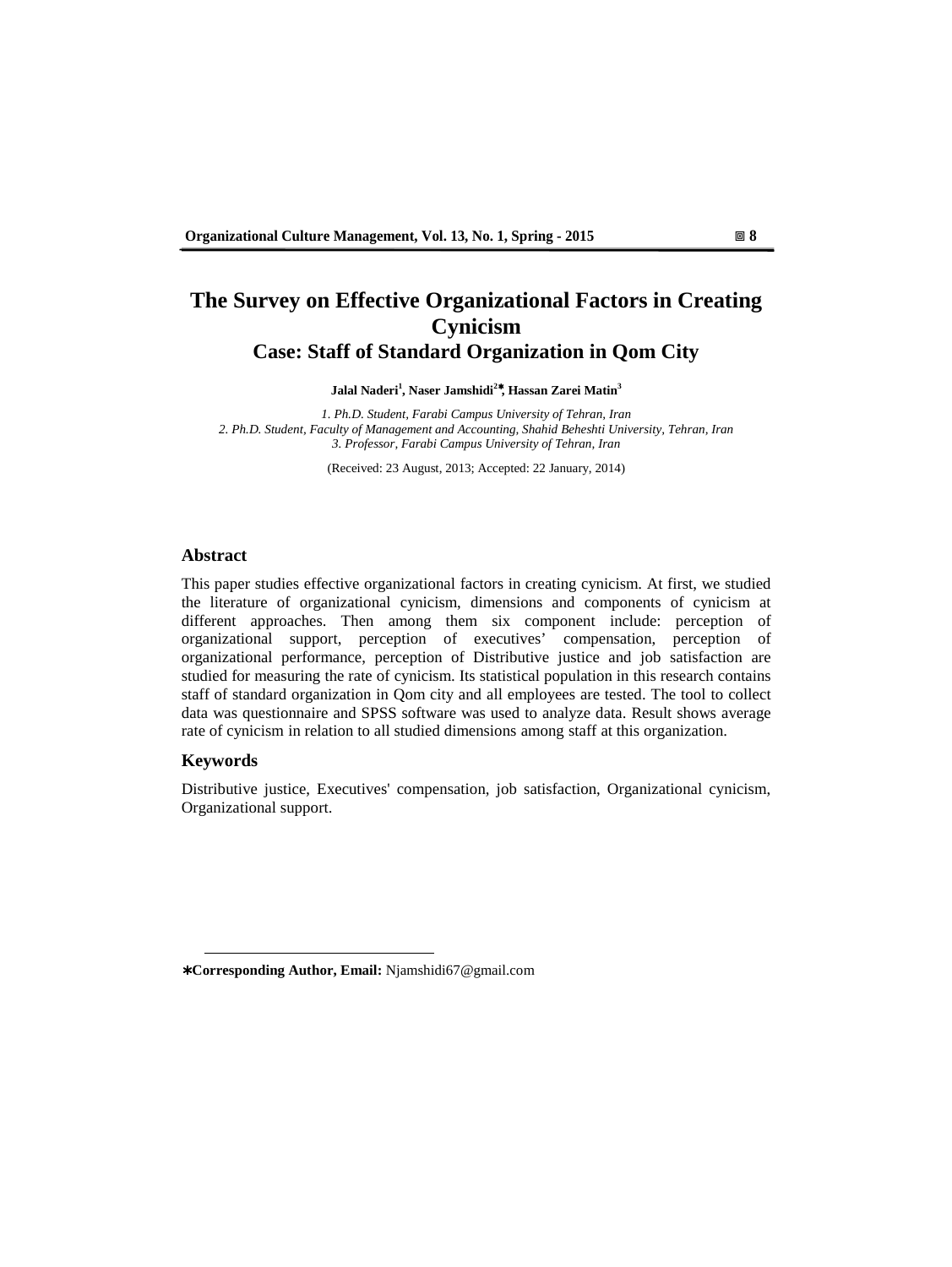# **Content Analysis of Educators University Statute for Investigating the Compliance of University Goals with Components of Educators Work Life Quality**

**Neda Zojaji<sup>1</sup>**<sup>∗</sup>**, Kamal Dorrani<sup>2</sup>**

*1. Ph.D. Student, Farabi Campus, University of Tehran, Iran 2. Associate Professor, Faculty of Psychology and Educational Sciences, University of Tehran, Iran* 

(Received: 23 August, 2014; Accepted: 9 January, 2015)

### **Abstract**

The significant role of breeding and the effective responsibility of teachers in the future of society, highlight the need to procure and train them as the basis for education. Therefore, the quality of work life of educators which leads to several outcomes for themselves such as jobs at is faction, growth opportunities, psychological advantages and numerous achievements for the organization like participatory management, job enrichment and the confidence conditions, becomes crucial. The main objective of this paper is analyzing the goals' content of educators' university Statute in the scope of the quality of work life. Since, the content analyzing approach is a regular, numeric and intuitive method; we extracted the existed notions in goals and investigated their compliance with each of the five components of quality of work life, through statistical indicators like frequency and percentage frequency of notions of goals mentions to the work life components.

In the university goals, comprehensive attention was paid to the components "skills and human capabilities development", acceptable referring was made to the components "independence in performing duties" and "development of working capabilities and variety of activities", however, the components "fair salary" and "Social cohesion in the workplace" had low compliance with university goals, which needs extensive attention by authorities.

#### **Keywords**

 $\overline{a}$ 

Content analysis, Educators' university, Work life quality.

<sup>∗</sup> **Corresponding Author, Email***:* nedazojaji@yahoo.com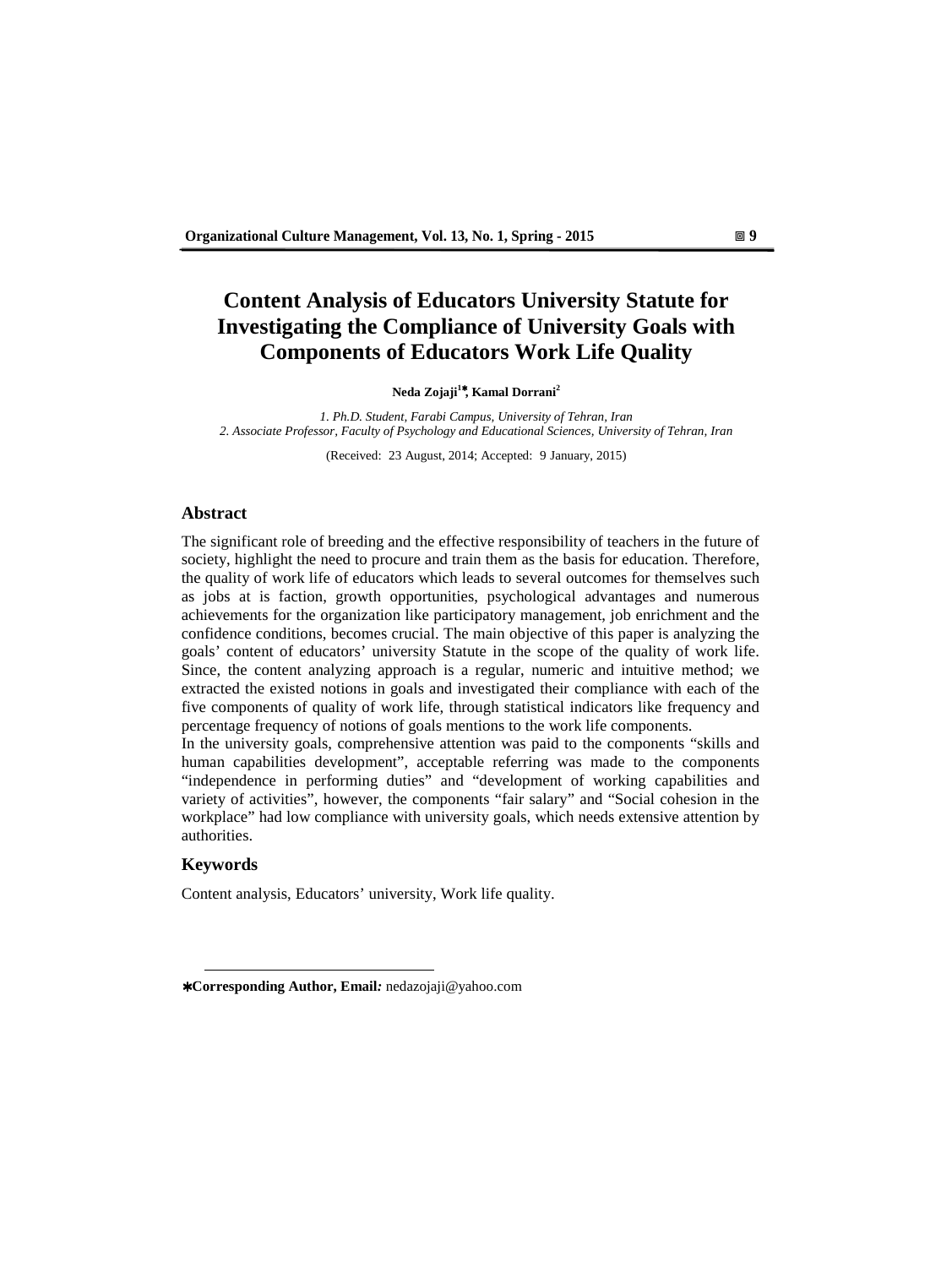## **Investigating the Effect of Employer Branding in Attracting Talents in Refah Bank**

**Ghasem Barghamadi<sup>1</sup>**<sup>∗</sup>**, Ariyan Gholipor<sup>2</sup>**

*1. MSc. Faculty of Management, University of Tehran, Iran 2. Associate professor, Faculty of Management, University of Tehran, Iran* 

(Received: 7 May, 2014; Accepted: 9 September, 2014)

#### **Abstract**

Organizations and companies competing with each other try to attract talented individuals and keep them in themselves. Employer brand can attract talented and it is a set of internal factors related to the personnel which tries to induce individuals that this organization enjoys appropriate place, status and location for work by informing the individuals outside the organization. The talented also will be attracted to the organization which feels that that organization is suitable for them; the important issue is building this positive feeling or image in the talented individual's mind. The present study is to investigate how this image in the talented individual's mind is built for attracting to Refah Bank and its objective is to determine the factors of attracting the talented in Refah Bank. The research employs a qualitative method done in Refah Bank. The data collecting tool is questionnaire analyzed using thematic analysis. The results indicated that five internal factors of employer brand and a peripheral factor have influenced the form of informing and transferring talented individuals and also external factors has influenced the attraction of the talented in Refah Bank.

#### **Keywords**

 $\overline{a}$ 

Employer brand, Attracting talents, Management of talents, Refah Bank.

<sup>∗</sup> **Corresponding Author, Email:** gh\_barghamadi@yahoo.com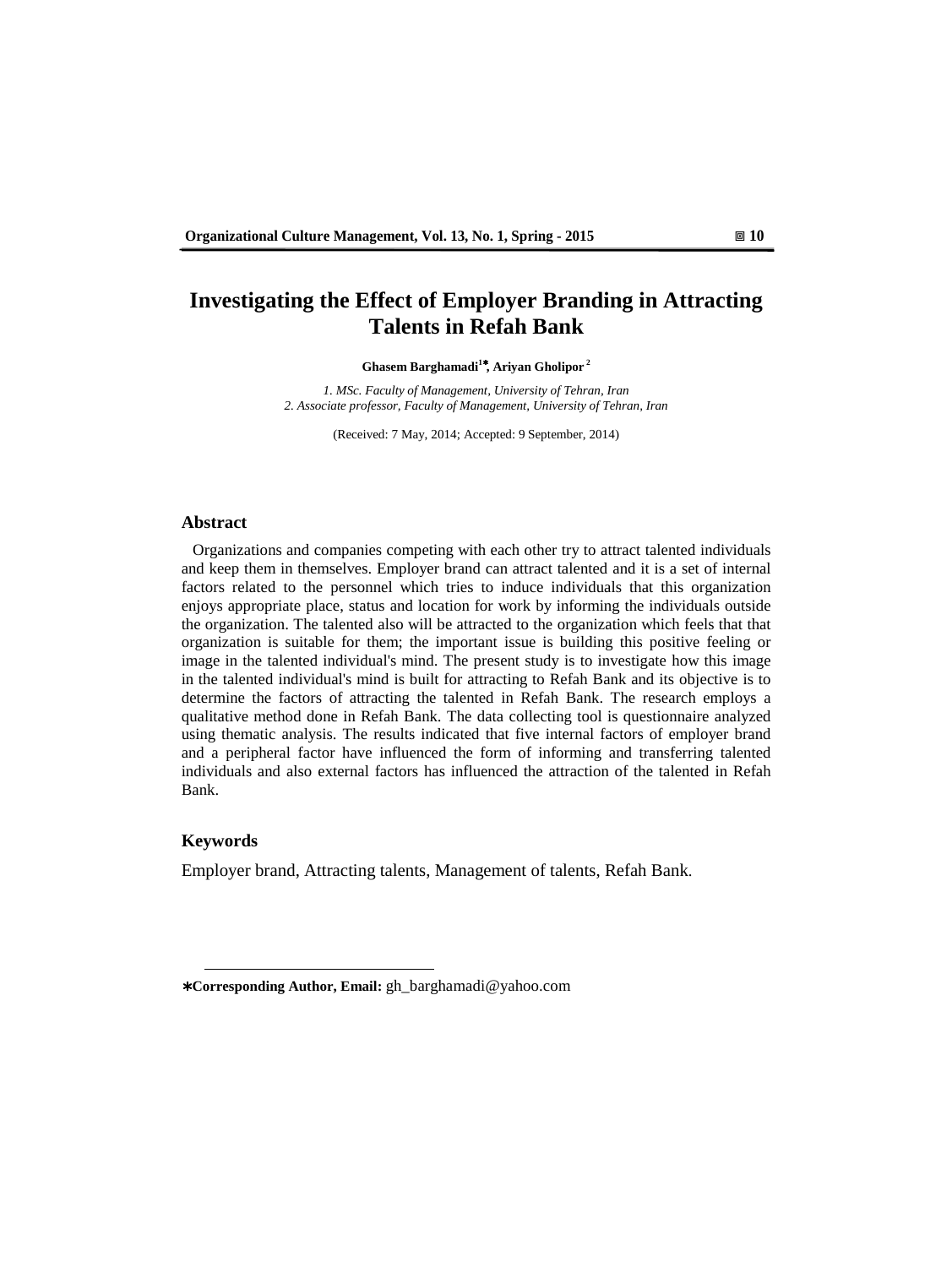# **Developing an Integrated Model for Intellectual Capital Evaluation Using Fuzzy Priority and Fuzzy Similarity Techniques**

**Elham Ebrahimi<sup>1</sup>**<sup>∗</sup>**, Mohammd Reza Fati<sup>1</sup> , Morteza Soltani<sup>2</sup>**

*1. Ph.D. Student, Faculty of Management, University of Tehran, Iran 2. Assistant Professor, Campus Farabi University of Tehran, Iran*

**(**Received: 18 June, 2014; Accepted: 21 February, 2015)

### **Abstract**

In today's competitive business environment, intellectual capital management is widely considered as the main factor in order to gain and maintain organization competitive advantage. The main purpose of this paper is presenting a model to evaluate intellectual capital capacity in organizations. In this regard, first by the survey of the related literature, nine criteria of the intellectual capital variable were identified. In the second step by means of judgmental sampling, a committee of 14 human resource experts of Tavanir and its three subsidiary companies was formed and Fuzzy priority method was applied for calculating the relative importance or the criteria weights. In the third step for demonstrating the applicability of the model three subsidiary companies were ranked by fuzzy similarity based on the idea of human resource experts of Tavanir which were selected by judgmental sampling.

#### **Keywords**

 $\overline{a}$ 

Fuzzy Priority technique, Fuzzy Similarity technique, Intellectual Capital, Multiple Criteria Decision Making techniques.

.

<sup>∗</sup> **Corresponding Author, Email:** elhebrahimi@ut.ac.ir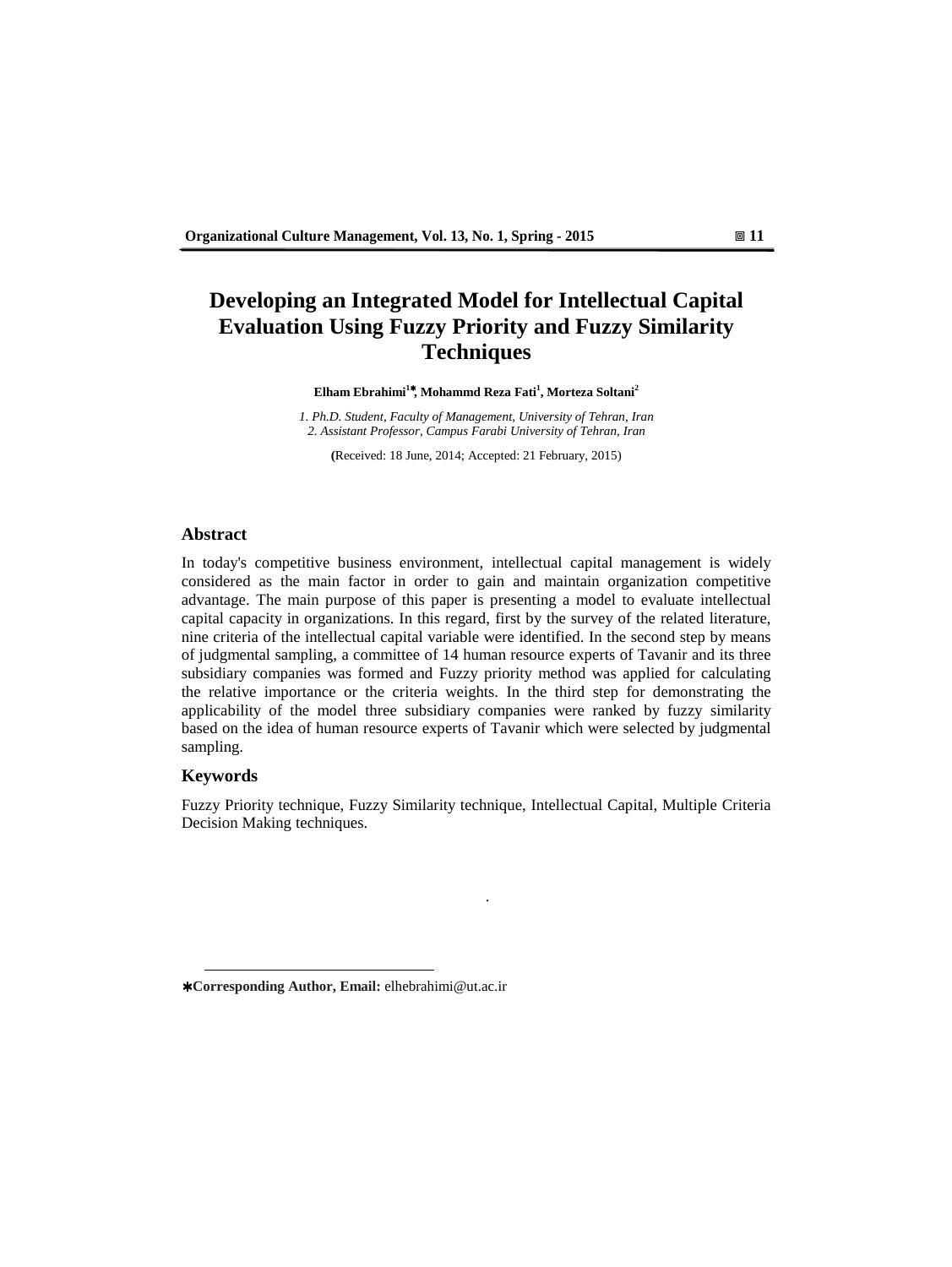# **Analyzing the Effect of Spiritual Leadership and Consequences on Organizational Performance Using the Balanced Scorecard in Small and Medium-sized Enterprise in the Isfahan City**

**Ali Nasr Esfehani<sup>1</sup> , Mohammad Sobhani<sup>2</sup> , Javad Khazaei Pool<sup>3</sup>**<sup>∗</sup>**, Mojtaba Amani Beni<sup>3</sup>**

*1. Assistance Professor, University of Isfahan, Iran 2. MSc. Industrial Management, University of Isfahan, Iran. 3. MSc. Business Management, University of Isfahan, Iran* 

(Received: 30 July, 2014; Accepted: 22 December, 2014)

## **Abstract**

Today Business, are faced with global competition environment, and for be successful in this environment they always feel the need to radically change and creativity; and with entering spirituality into management and organizations, managers and leaders in organizations, ٠should be required to deal with new phenomena. The role of spiritual leadership is to stimulating personnel by the use of spiritual vision and cultural fields based on human values to train and develop empowered workers with high productivity, committed and motivated. In this research we want to answer to this question that can spiritual leadership cause to high performance in small and medium-sized enterprise? The purpose of this study applied descriptive - correlational survey is based on a structural equation model. The article suggests that spiritual leadership on organizational performance makes a significant and positive impact. The results showed that the membership and Meaning as a consequence of spiritual leadership influence on the performance.

### **Keywords**

 $\overline{a}$ 

Balanced Scorecard, Organizational performance, Small and medium-sized enterprises, Spiritual leadership.

<sup>∗</sup> **Corresponding Author, Email:** khazaei110@gmail.com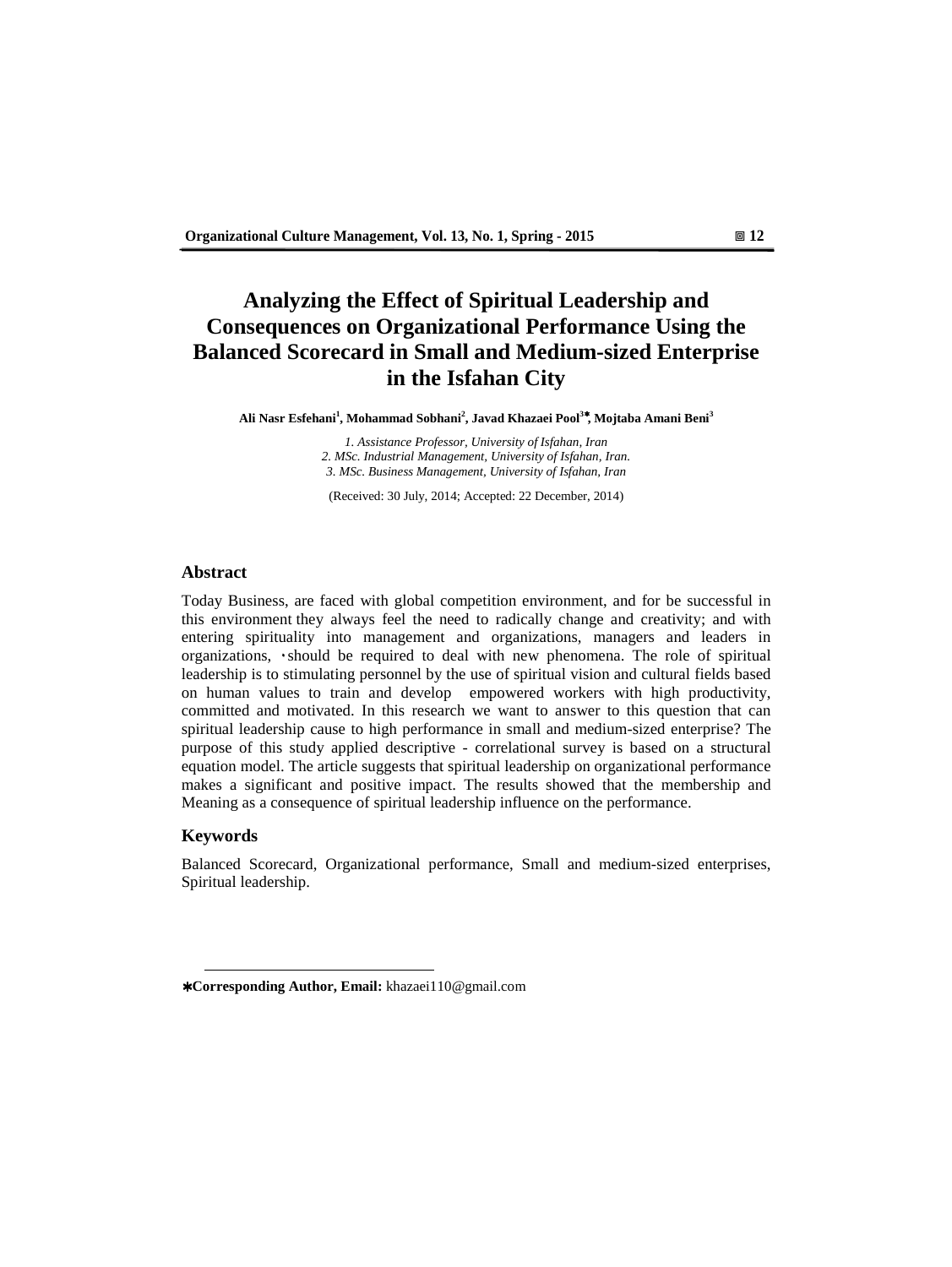# **Relationship of Eethical Leadership with Psychological Empowerment with Mediating of Procedural Justice and Interactional Justice**

**Maryam Mahmodi Kia<sup>1</sup>**<sup>∗</sup>**, Nasrin Arshadi<sup>2</sup> , Sahar Ahmadi Chegeni<sup>1</sup> , Mostafa Baharlo<sup>1</sup>**

*1. MSc, Shahid Chamran University of Ahvaz, Iran*  2. Associate Professor*,Shahid Chamran University of Ahvaz, Iran* 

(Received: 5 April, 2014; Accepted: 29 September, 2014)

#### **Abstract**

Empowerment employee is one of effective techniques to increase employee's productivity and efficient use of the capacity and capabilities of individual and group them in line with organizational goals. The aim of this study is to investigate the relationship of ethical leadership with psychological empowerment with mediating of procedural justice and interactional justice. Participants include 200 employees of Aghajari Oil and Gas Production Company was selected by stratified random sampling. Data were analyzed by Pearson correlation coefficient, structural equation modeling and bootstrap method. The results indicated that the proposed model fit the data properly. According to these results ethical leadership directly and too by mediating procedural justice and interactional justice effect on psychological empowerment. The results showed that ethical leadership is associated with psychological empowerment. Also this style of leadership is to promote procedural justice and interactional justice and through these two types of justice can provide employees empowerment.

## **Keywords**

 $\overline{a}$ 

Ethical leadership**,** Interactional justice**,** Procedural justice**,** Psychological empowerment**.** 

<sup>∗</sup> **Corresponding Author, Email:** m\_mahmoodikia@yahoo.com